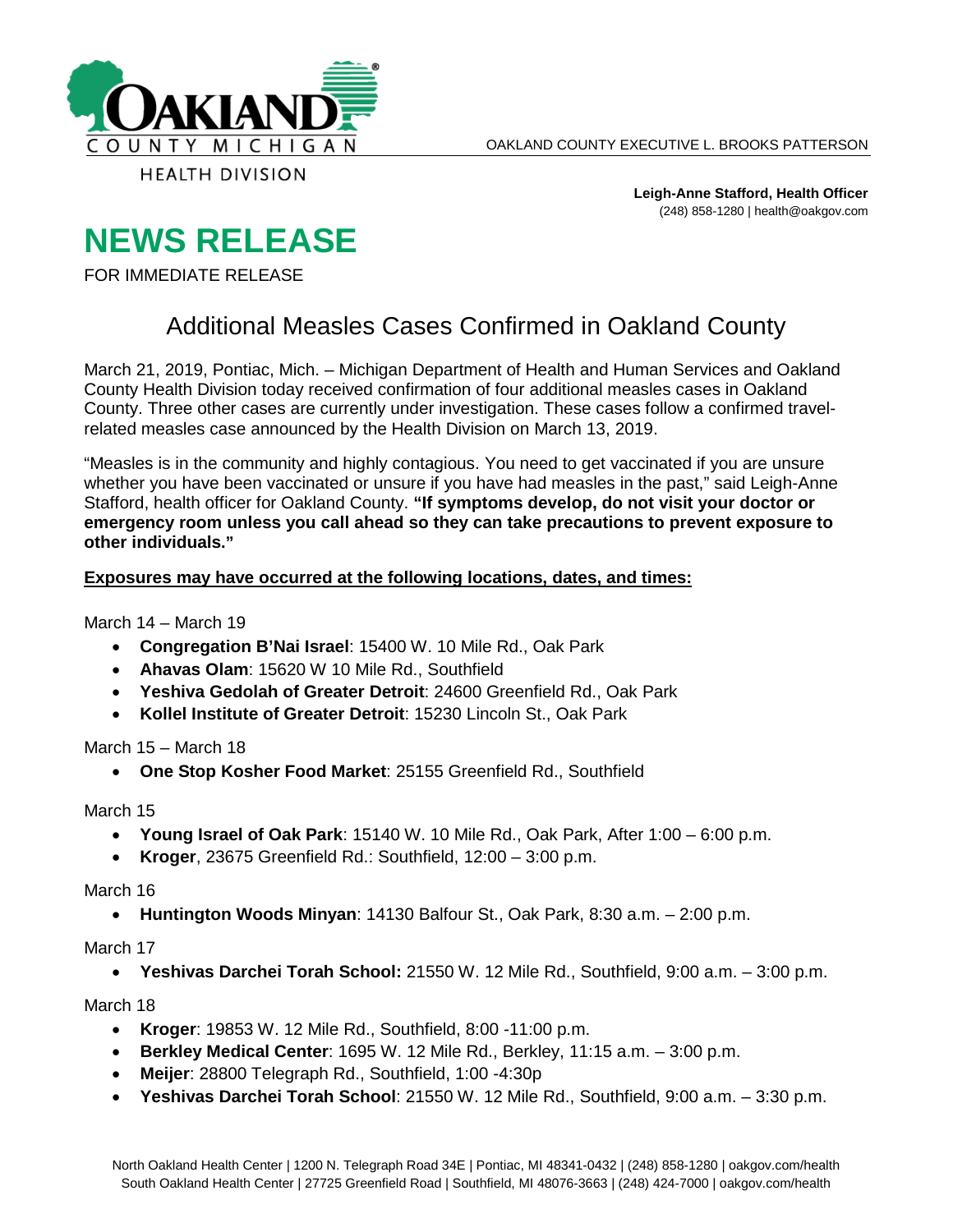March 20

• **Brede, Inc**.: 19000 Glendale Ave., Detroit, 12:00 -7:30 p.m.

## **Potential exposures may have occurred at the following locations. We will update**  [www.oakgov.com/health](http://www.oakgov.com/health) **as more information becomes available.**

March 15

- **Beaumont Reference Lab**: 3601 13 Mile Rd., Royal Oak, 10:00 a.m. 2:00 p.m.
- **SKLD Bloomfield Hills**: 2975 N. Adams Rd., Bloomfield Hills, 12:00 3:00 p.m.
- **Westborn Market**: 27659 Woodward Ave., Berkley, 12:30 3:30 p.m.
- **Jax Kar Wash**: 27054 Woodward Ave., Royal Oak, 1:00 4:00 PM

March 16

• **Beth Tefilo**: 24225 Greenfield Rd., Southfield, 8:00 p.m. – 11:00 p.m.

March 17

- **Beth Tefilo**: 24225 Greenfield Rd., Southfield, 8:00-11:00 a.m.
- **Lowe's Home Improvement**: 28650 Telegraph Rd., Southfield, 12:20-3:30 p.m.
- **Lowe's Home Improvement**: 434 W. East 12 Mile Rd., Madison Heights, 3:00-7:00 p.m.
- **Home Depot**: 660 W. 12 Mile Rd., Madison Heights, 4:30 7:00 p.m.

March 18

- **Oakland County Circuit Court Building**: 1200 N. Telegraph Rd., Bldg.12E, Pontiac, 1:30 5:00 p.m.
- **ABC Warehouse**: 24725 Southfield Rd., Southfield, 3:30 7:00 p.m.
- **Universal Plumbing Supply**: 14511 W. 11 Mile Rd., Southfield, 4:40 7:30 p.m.

March 19

• **Building at 211 W. Fort St., Detroit**, 10:00 a.m. – 2:00 p.m. *This building includes Detroit Economic Club, U.S. Department of Labor, U.S. Passport Office, and more.*

March 20

- **Beaumont Reference Laboratory**: 3601 13 Mile Rd., Royal Oak, After 3:00 p.m.
- **Providence Park Novi Medical Building**: 26850 Providence Parkway, Novi, after 1:00 p.m.

The measles vaccine is available through some health providers, Oakland County Health Division offices in Southfield and Pontiac, and many pharmacies. Health Division offices are open Monday: 8:30 a.m.- 6:00 p.m. and Tuesday-Friday 8:30 a.m.- 5:00 p.m. and are located at the following addresses:

- North Oakland Health Center, 1200 N. Telegraph Road, Building 34 East, Pontiac
- South Oakland Health Center, 27725 Greenfield Road, Southfield

**The Health Division will host a special measles vaccination clinic open to the public**. No other vaccines will be available at the following clinic: